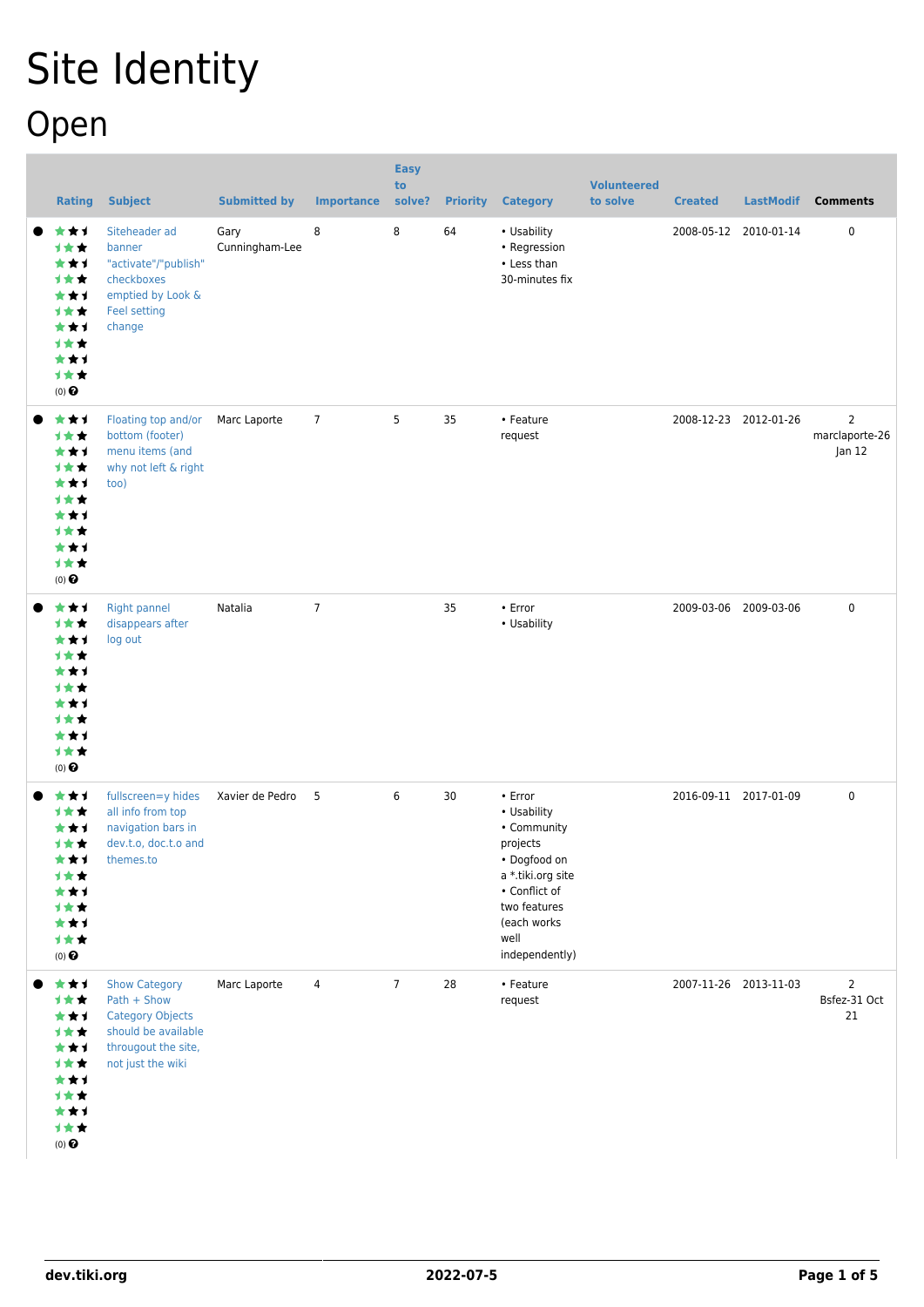| <b>Rating</b>                                                                            | <b>Subject</b>                                                                                                             | <b>Submitted by</b> | <b>Importance</b> | <b>Easy</b><br>to<br>solve? |    | <b>Priority Category</b>                                        | <b>Volunteered</b><br>to solve | <b>Created</b> | <b>LastModif</b>      | <b>Comments</b>                          |
|------------------------------------------------------------------------------------------|----------------------------------------------------------------------------------------------------------------------------|---------------------|-------------------|-----------------------------|----|-----------------------------------------------------------------|--------------------------------|----------------|-----------------------|------------------------------------------|
| ***<br>1★★<br>***<br>1★★<br>***<br>1★★<br>***<br>1★★<br>***<br>1★★<br>$(0)$ $\Theta$     | Make RSS feeds<br>page look nicer                                                                                          | Marc Laporte        | 5                 | 5                           | 25 | • Usability<br>• Dogfood on<br>a *.tiki.org site                |                                |                | 2007-08-18 2013-10-28 | $\overline{2}$<br>gezza-21 Dec<br>$10\,$ |
| ***<br>1★★<br>***<br>1★★<br>***<br>计女女<br>***<br>1**<br>***<br>计女女<br>(0) $\pmb{\Theta}$ | Remove<br>breadcrumbs from<br>1.10                                                                                         | Marc Laporte        | $\overline{4}$    |                             | 20 | • Error<br>• Usability<br>• Feature<br>request<br>• Consistency |                                |                | 2008-06-15 2010-01-14 | 0                                        |
| ***<br>计女女<br>***<br>1★★<br>***<br>1★★<br>***<br>计女女<br>***<br>计女女<br>(0) $\pmb{\Theta}$ | Need stable<br>favicon URL                                                                                                 | SEWilco             | 3                 |                             | 15 | • Feature<br>request                                            |                                |                | 2008-10-15 2008-12-05 | 0                                        |
| ***<br>***<br>***<br>计女女<br>***<br>1★★<br>***<br>1★★<br>***<br>1女女<br>$(0)$ $\Theta$     | Fivealive and mod-<br>logo: Site title<br>displayed too much<br>to the left (lack of<br>contrast with white<br>background) | Philippe Cloutier 3 |                   |                             | 15 | • Regression                                                    |                                |                | 2016-10-28 2016-10-28 | 0                                        |

## Pending

|             | <b>Rating</b>                                                                       | <b>Subject</b>                                                                       | <b>Submitted</b><br><b>by</b> | <b>Importance</b> | <b>Easy</b><br>to<br>solve? | <b>Priority</b> | <b>Category</b> | <b>Volunteered</b><br>to solve | <b>Created</b> | <b>LastModif</b> | <b>Comments</b>         |
|-------------|-------------------------------------------------------------------------------------|--------------------------------------------------------------------------------------|-------------------------------|-------------------|-----------------------------|-----------------|-----------------|--------------------------------|----------------|------------------|-------------------------|
| $\mathbf o$ | ***<br>1★★<br>***<br>计女女<br>***<br>计女女<br>***<br>1★★<br>***<br>计女女<br>$(0)$ $\odot$ | Problem<br>in adodb<br>when<br>using<br>Chinese<br>characters<br>in browser<br>title | outcrop                       | 9 high            |                             | 45              | • Usability     |                                | 2009-06-03     | 2011-10-08       | 1<br>arild-08 Oct<br>11 |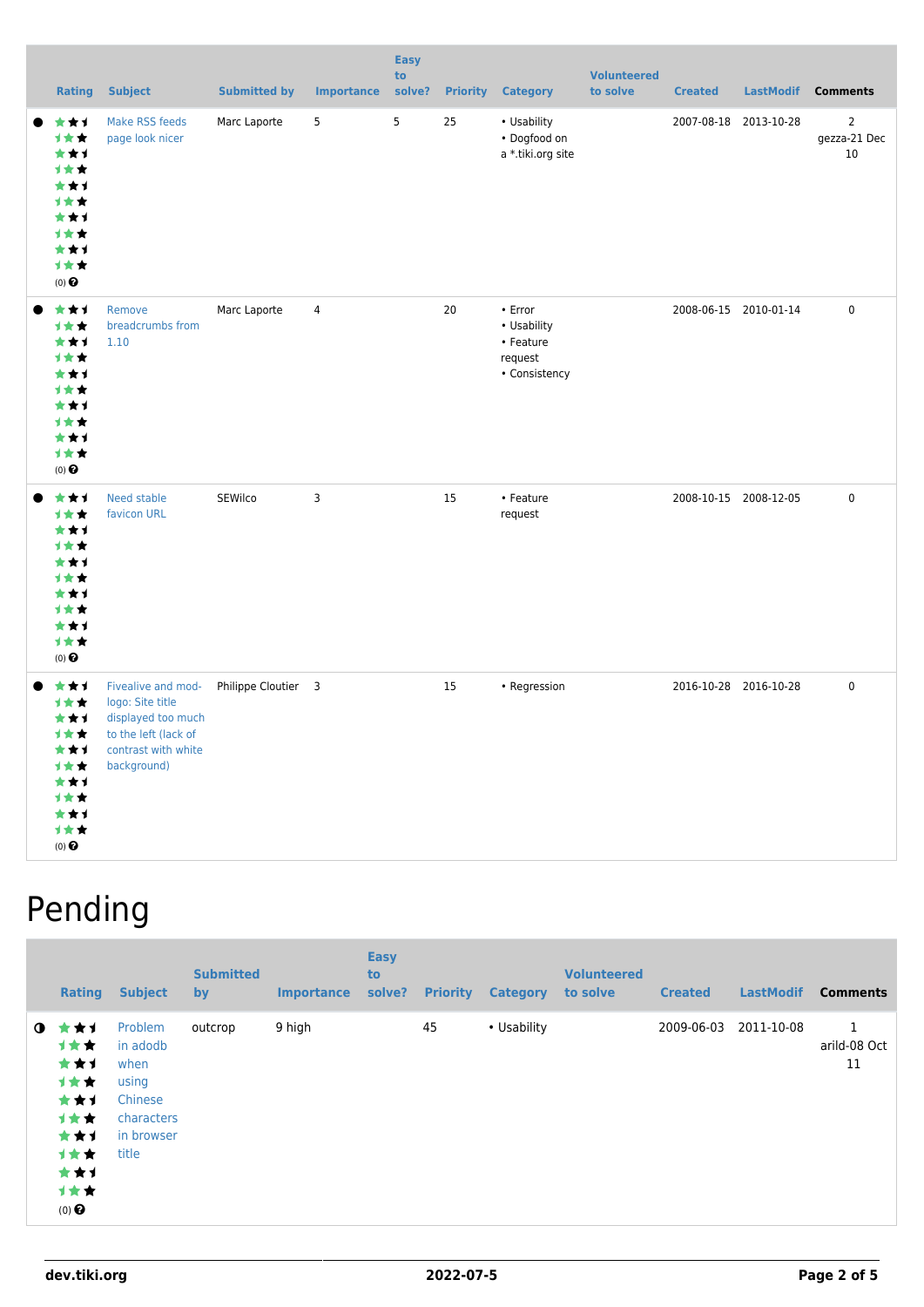## Closed

|   | <b>Rating</b>                                                                                         | <b>Subject</b>                                                                          | <b>Submitted by</b> | <b>Importance</b> | <b>Easy</b><br>to<br>solve? | <b>Priority</b> | <b>Category</b>        | <b>Volunteered</b><br>to solve              | <b>Created</b> | <b>LastModif</b>      | <b>Comments</b>                          |
|---|-------------------------------------------------------------------------------------------------------|-----------------------------------------------------------------------------------------|---------------------|-------------------|-----------------------------|-----------------|------------------------|---------------------------------------------|----------------|-----------------------|------------------------------------------|
|   | $0 \star \star 1$<br>1★★<br>***<br>1★★<br>***<br>计女女<br>***<br>才女女<br>***<br>***<br>$(0)$ $\odot$     | Top bar missing on<br>clean install of<br>1.10                                          | Marc Laporte        | 9 high            |                             | 45              | Regression             | Rick Sapir /<br>Tiki for<br><b>Smarties</b> |                | 2008-03-10 2008-04-24 | 0                                        |
| ◎ | ***<br>计女女<br>***<br>计女女<br>***<br>***<br>***<br>计女女<br>***<br>计女女<br>$(0)$ $\odot$                   | <b>Built-in secondary</b><br>menu managed<br>from site identity<br>in Tiki 5            | slordjette          | 9 high            |                             | 45              | • Feature<br>request   |                                             |                | 2010-01-22 2013-06-05 | $\mathbf{1}$<br>marclaporte-22<br>Jan 10 |
|   | ◎ ★★1<br>计女女<br>***<br>计女女<br>***<br>计女女<br>***<br>计女女<br>***<br>计女女<br>$(0)$ $\odot$                 | Ability to use a<br>structure as a<br>menu {menu<br>structureId=1}                      | homunq              | 8                 |                             | 40              | • Feature<br>request   | homunq                                      |                | 2007-04-05 2010-01-14 | 6<br>marclaporte-29<br>Apr 09            |
|   | $0 \star \star \star$<br>1★★<br>***<br>计女女<br>***<br>计女女<br>***<br>计女女<br>***<br>计女女<br>$(0)$ $\odot$ | Initial homepage<br>cannot be set for<br>first view of<br>anonymous viewer              | Jack                | $\overline{7}$    |                             | 35              | • Error<br>• Usability |                                             |                | 2007-03-14 2008-10-11 | $\mathbf 0$                              |
|   | ◎ ★★1<br>1★★<br>***<br>计女女<br>***<br>计女女<br>***<br>计女女<br>***<br>计女女<br>$(0)$ $\bigodot$              | Custom php layers Nelson Ko<br>menu and site<br>identity not<br>preserved on<br>upgrade |                     | $\overline{7}$    |                             | 35              | • Error                |                                             |                | 2008-03-02 2009-03-25 | $\mathbf 0$                              |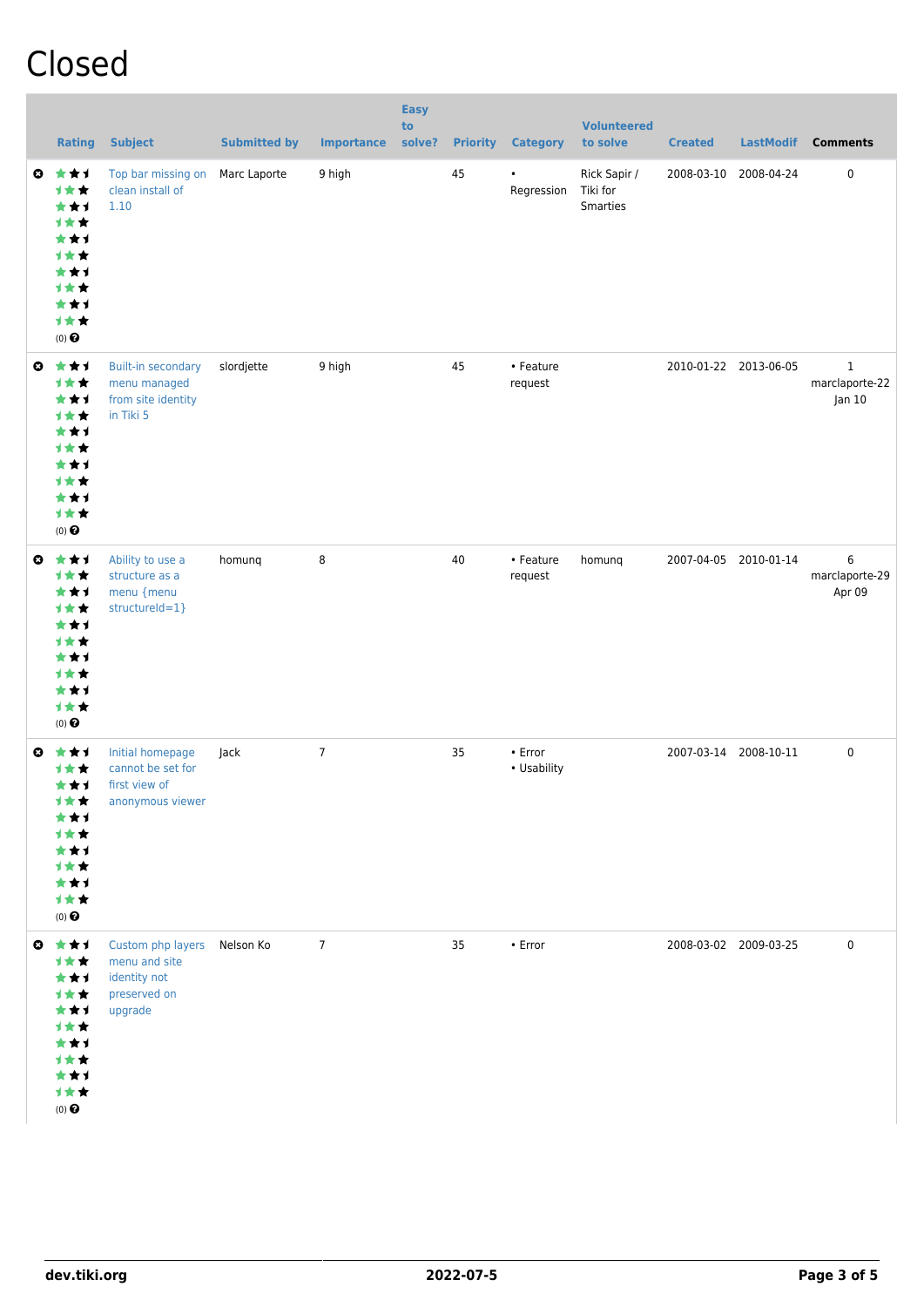|                       | <b>Rating</b>                                                                                                          | <b>Subject</b>                                                                                                | <b>Submitted by</b>    | <b>Importance</b> | <b>Easy</b><br>to<br>solve? | <b>Priority</b> | <b>Category</b>                                                                                      | <b>Volunteered</b><br>to solve | <b>Created</b>        | <b>LastModif</b> | <b>Comments</b>                            |
|-----------------------|------------------------------------------------------------------------------------------------------------------------|---------------------------------------------------------------------------------------------------------------|------------------------|-------------------|-----------------------------|-----------------|------------------------------------------------------------------------------------------------------|--------------------------------|-----------------------|------------------|--------------------------------------------|
|                       | $0 \star \star \star$<br>1★★<br>***<br>1★★<br>***<br><b>1**</b><br>***<br><b>1**</b><br>★★1<br>计女女<br>$(0)$ $\bigodot$ | Tiki installer does<br>not set site title                                                                     |                        | $\overline{7}$    |                             | 35              | • Usability<br>$\bullet$<br>Regression                                                               |                                | 2009-04-18            | 2010-01-15       | $\mathbf{1}$<br>Chealer9-15<br>Oct 09      |
| $\boldsymbol{\omega}$ | ***<br>计女女<br>***<br>***<br>***<br><b>1**</b><br>***<br><b>1**</b><br>***<br>计女女<br>$(0)$ $\bigodot$                   | Site Identity menu<br>bar admin needs<br>textarea for input                                                   | Gary<br>Cunningham-Lee | 6                 |                             | 30              | • Error                                                                                              |                                | 2007-02-16 2009-03-25 |                  | $\pmb{0}$                                  |
| $\boldsymbol{\omega}$ | ***<br>计女女<br>***<br>计女女<br>***<br><b>1**</b><br>***<br><b>1**</b><br>***<br>计女女<br>$(0)$ $\odot$                      | New module:<br>search page<br>name, search text,<br>edit page                                                 | Marc Laporte           | 6                 |                             | 30              | • Feature<br>request<br>• Dogfood<br>on a<br>*.tiki.org<br>site<br>• Less<br>than 30-<br>minutes fix | Jonny Bradley                  | 2006-01-17 2011-05-23 |                  | $\overline{4}$<br>marclaporte-05<br>Dec 08 |
|                       | $0 \star \star \star$<br><b>1★★</b><br>***<br>计女女<br>***<br>计女女<br>***<br>计女女<br>***<br>计女女<br>$(0)$ $\bigodot$        | stray div in tiki-<br>searchindex.tpl                                                                         | Simon80                |                   |                             | 25              | • Error                                                                                              | Simon80                        | 2007-03-02 2007-07-05 |                  | $\pmb{0}$                                  |
|                       | ◎ ★★1<br>计女女<br>***<br>计女女<br>***<br>计女女<br>***<br>计女女<br>***<br>计女女<br>$(0)$<br>$\pmb{\Theta}$                        | <b>Multilingual Meta</b><br>Keywords and<br><b>Meta Description</b><br>(and increase 255<br>characters limit) | Marc Laporte           | 3                 | 8                           | 24              | • Feature<br>request                                                                                 | manivannans                    | 2005-06-29 2021-09-30 |                  | $\overline{2}$<br>Bsfez-30 Sep<br>21       |